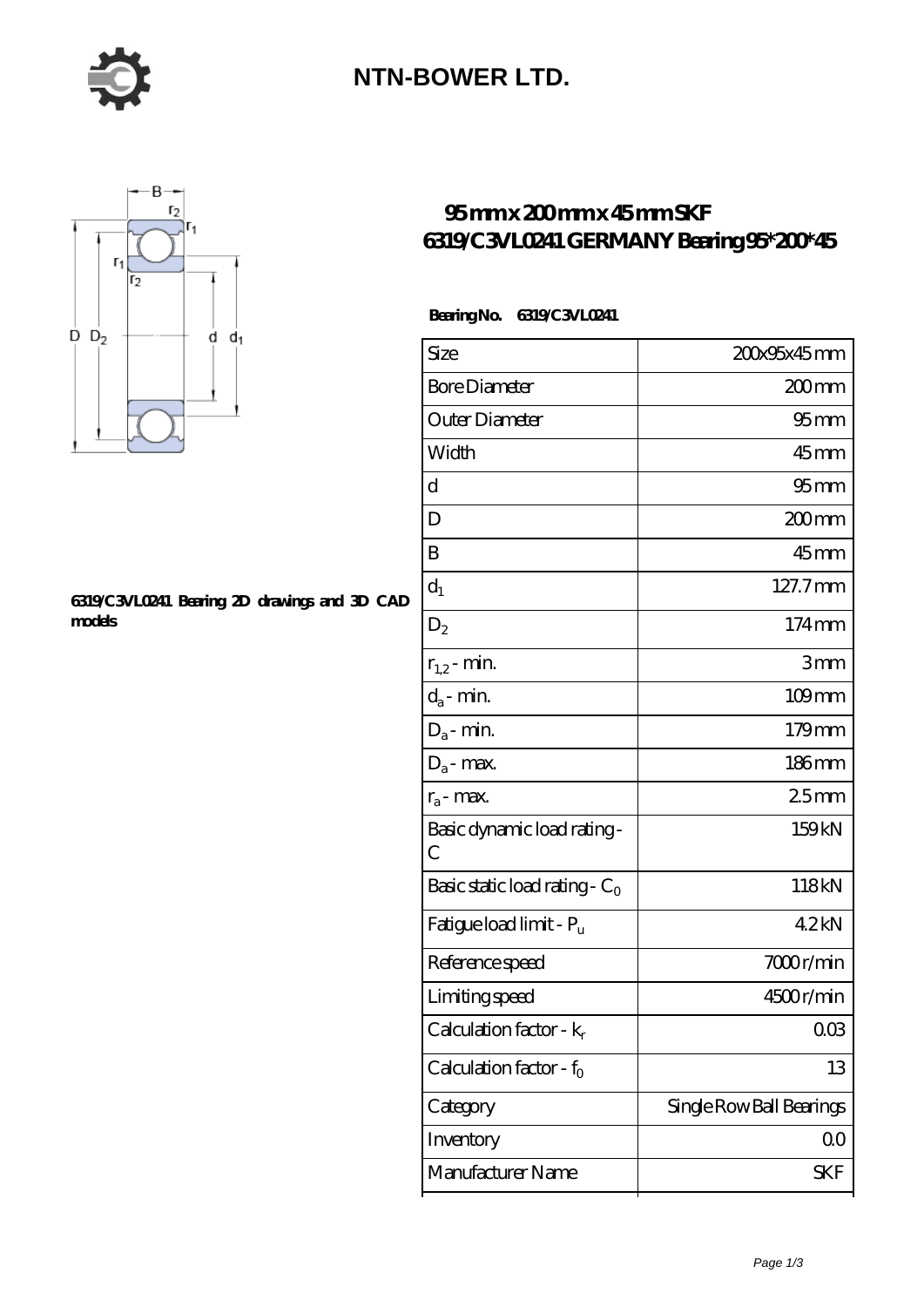

# **[NTN-BOWER LTD.](https://m.moreymansion.com)**

| Minimum Buy Quantity               | N/A                                                                                                                                                                                                                             |
|------------------------------------|---------------------------------------------------------------------------------------------------------------------------------------------------------------------------------------------------------------------------------|
| Weight/Kilogram                    | 5765                                                                                                                                                                                                                            |
| Product Group                      | <b>BOO308</b>                                                                                                                                                                                                                   |
| Enclosure                          | Open                                                                                                                                                                                                                            |
| Precision Class                    | ABEC 1   ISO PO                                                                                                                                                                                                                 |
| Maximum Capacity / Filling<br>Slot | No                                                                                                                                                                                                                              |
| Rolling Element                    | <b>Ball Bearing</b>                                                                                                                                                                                                             |
| Snap Ring                          | No                                                                                                                                                                                                                              |
| Internal Special Features          | Electrical Insulation on<br><b>Outer Ring</b>                                                                                                                                                                                   |
| Cage Material                      | Steel                                                                                                                                                                                                                           |
| Internal Clearance                 | C <sub>3</sub> Loose                                                                                                                                                                                                            |
| Inch - Metric                      | Metric                                                                                                                                                                                                                          |
| Long Description                   | 95MM Bore; 200MM<br>Outside Diameter; 45MM<br>Outer Race Width; Open;<br>Ball Bearing, ABEC 1   ISO<br>PQ No Filling Slot; No Snap<br>Ring, Electrical Insulation<br>on Outer Ring Internal<br>Special Features; C3 Loose<br>In |
| Other Features                     | Deep Groove   VL0241<br>Aluminum Oxide Coated<br><b>External Surfaces</b>                                                                                                                                                       |
| Category                           | Single Row Ball Bearing                                                                                                                                                                                                         |
| <b>UNSPSC</b>                      | 31171504                                                                                                                                                                                                                        |
| Harmonized Tariff Code             | 8482.105068                                                                                                                                                                                                                     |
| Noun                               | Bearing                                                                                                                                                                                                                         |
| Keyword String                     | Ball                                                                                                                                                                                                                            |
| Manufacturer URL                   | http://www.skf.com                                                                                                                                                                                                              |
| Manufacturer Item Number           | 6319/C3VL0241                                                                                                                                                                                                                   |
| Weight/LBS                         | 12699                                                                                                                                                                                                                           |
| Outer Race Width                   | 1.772Inch   45 Millimeter                                                                                                                                                                                                       |
| Outside Diameter                   | 7.874 Inch   200 Millimeter                                                                                                                                                                                                     |